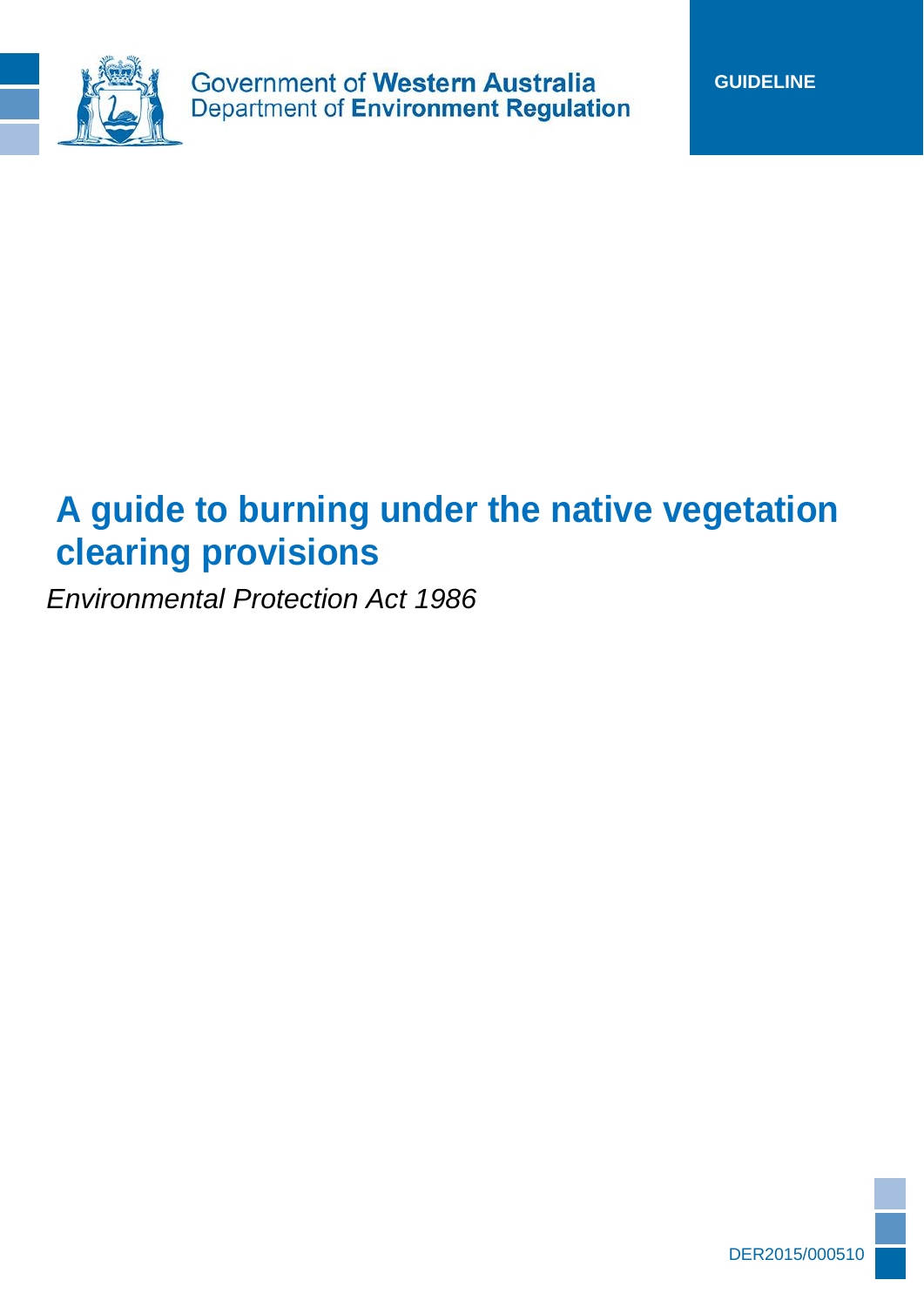#### **Produced and published by**

Department of Environment Regulation 168 St Georges Terrace, Perth, Western Australia

August 2015

#### **Enquiries**

Department of Environment Regulation Locked Bag 33 Cloisters Square PERTH WA 6850 Phone: +61 8 6467 5000 Fax: +61 8 6467 5562 Email: [info@der.wa.gov.au](mailto:info@der.wa.gov.au)  Web: [www.der.wa.gov.au](http://www.der.wa.gov.au/) 

#### **Copyright © State of Western Australia 2015**

All material is the copyright of the State of Western Australia. Permission is not given for any commercial use or sale of this material. No part of the contents of the publication may be reproduced by any process, electronic or otherwise, distributed, adapted, broadcast, performed in public or communicated to the public without the written consent of Department of Environment Regulation, except as permitted under the *Copyright Act 1968*.

#### **Disclaimer**

The information contained in this document is provided by Department of Environment Regulation in good faith. However, there is no guarantee of the accuracy of the information contained in this document and it is the responsibility of users to make their own enquiries as to its accuracy, currency, relevance and correctness.

The State of Western Australia and Department of Environment Regulation and their servants and agents expressly disclaim liability, in negligence or otherwise, for any act or omission occurring in reliance on the information contained in this document, or for any incidental or consequential loss or damage as a result of such act or omission.

The State of Western Australia is committed to providing quality information and has made every attempt to ensure the accuracy, currency, reliability and correctness of the information contained in this document. However, changes in circumstances and legislation after the time of publication may impact on the correctness or quality of this information.

In addition the accuracy, currency, reliability and correctness of links or references to information sources referred to or provided by third parties is outside the control of State of Western Australia and it is therefore the responsibility of the user to make their own decisions on information found on those external sites. Confirmation of any of the information provided in this document may be sought from the relevant originating bodies or the department providing the information; however, users of this material should verify all relevant representations, statements and information with their own professional advisers.

The State of Western Australia and Department of Environment Regulation reserve the right to amend the content of this document at any time without notice.

The information contained in this document is general. It does not constitute, and should be not relied on as legal advice. The State of Western Australia recommends seeking advice from a qualified lawyer on the legal issues affecting you before relying on this information or acting on any legal matter.

#### **Accessibility**

This document is available in alternative formats and languages upon request.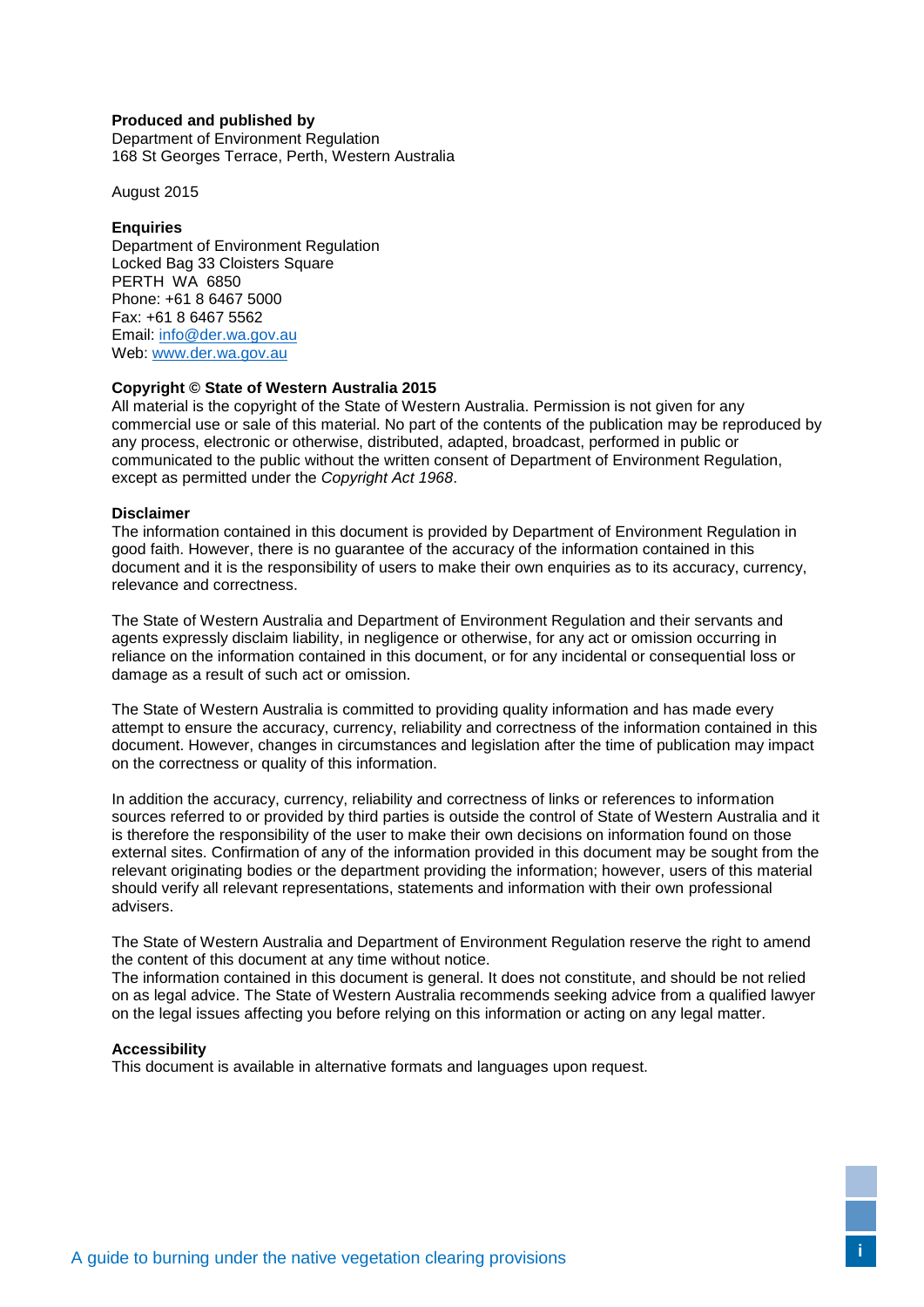# **Contents**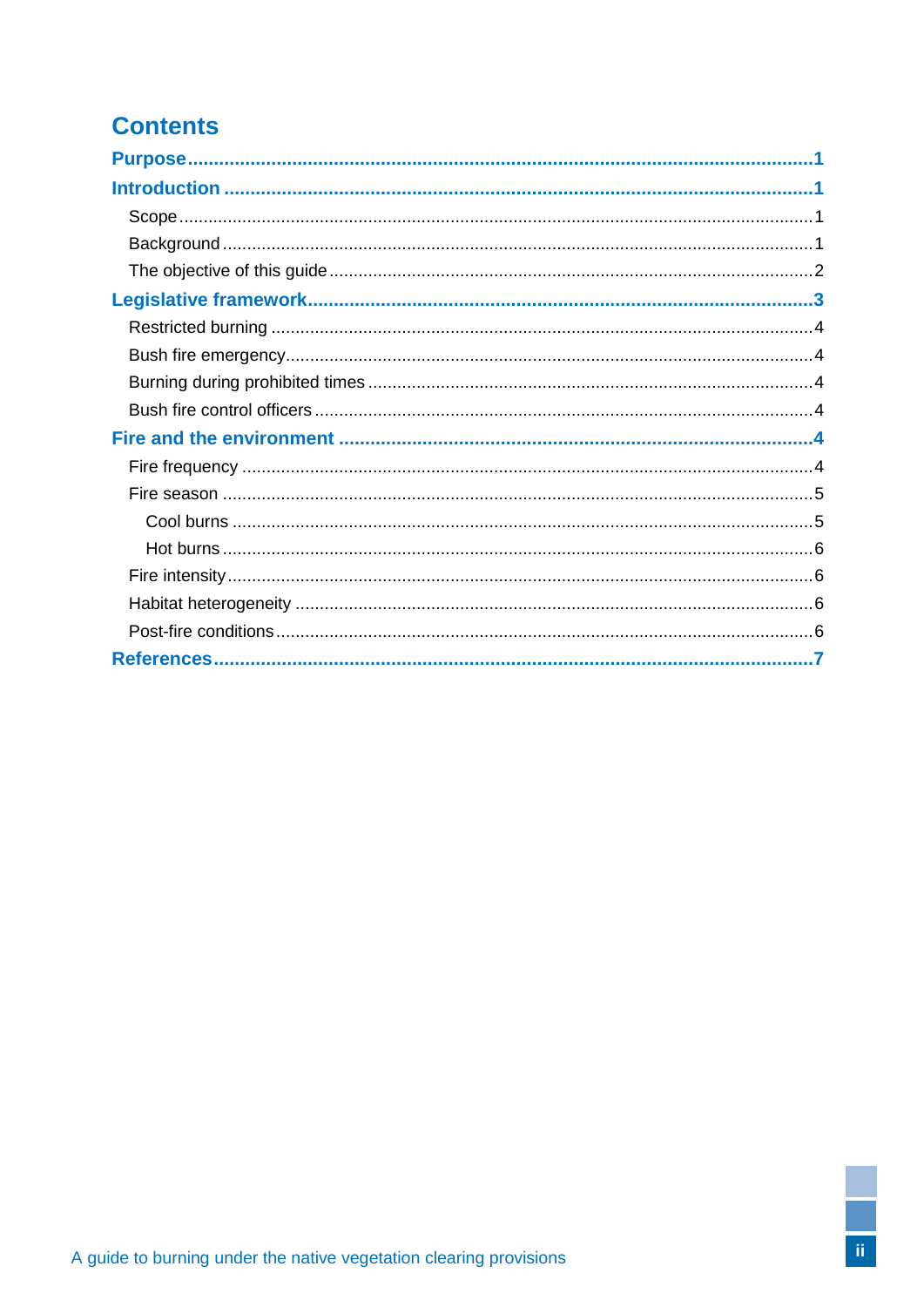# <span id="page-3-0"></span>**Purpose**

This guide briefly summarises fire ecology and management issues in Western Australia relevant to the native vegetation clearing provisions of the *Environmental Protection Act 1986* (EP Act).

The use of fire for clearing purposes is not discussed, as this is illegal unless conducted as part of a permit under Part V of the EP Act or subject to an exemption.

The focus of this document is on privately owned bushland and local government reserves, although the guide also provides guidance to fire control officers on maintain environmental values as part of a fire management framework. Native vegetation is defined under the EP Act:

*native vegetation* means indigenous aquatic or terrestrial vegetation, and includes dead vegetation unless that dead vegetation is of a class declared by regulation to be excluded from this definition, but does not include vegetation in a plantation;

This guide is also available on the [Department of Environment Regulation \(DER\)](http://www.der.wa.gov.au/your-environment/native-vegetation)  [website](http://www.der.wa.gov.au/your-environment/native-vegetation) or contact +61 8 6467 5000.

## <span id="page-3-1"></span>**Introduction**

## <span id="page-3-2"></span>**Scope**

This guide applies to all lands where native vegetation exists throughout the State. It also applies to all intentional burning of native vegetation in Western Australia.

The guide should be used in conjunction with existing statutes and regulations and industry guidelines whenever a fire is planned.

It endeavours to provide a consistent position and to provide guidance to those with an interest in fire management and native vegetation, but is not intended to modify or replace specific legislative requirements or the requirements of other government agencies. Where an apparent conflict arises, the land manager or proponent should discuss requirements with the individual agencies to ensure common agreement is reached.

## <span id="page-3-3"></span>**Background**

Fires within areas of native vegetation can be broadly divided into two categories:

- planned /controlled fires; and
- wildfires.

In the case of planned fires, burning may be undertaken for a variety of purposes including:

- as a means of clearing vegetation:
- to regenerate vegetation;
- for hazard or fuel reduction: and
- to manage habitat for biodiversity conservation purposes.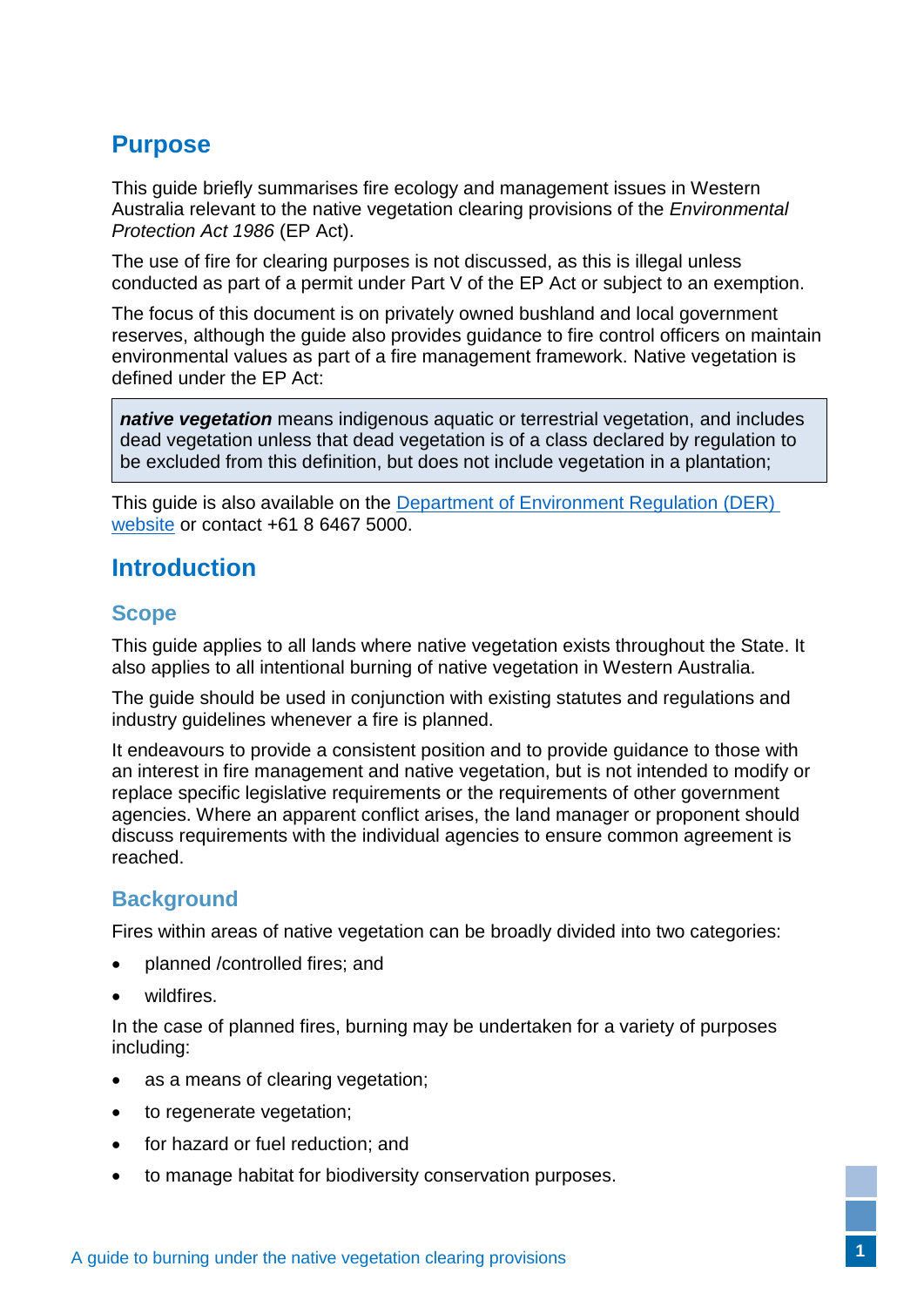Wildfires may be started accidentally through negligence or carelessness (e.g. unextinguished cigarette butt), deliberately (arson), or when a planned burn gets out of control or by natural causes (lightning).

Although there is some degree of overlap between these categories, the main concentration of this paper is on planned burns, which are within human control. This guide attempts to define when, and under what conditions and circumstances, controlled burning may be undertaken.

A hazard reduction burn is a managed fire undertaken to provide a level of protection to human life and property values against wildfires. It does not eliminate the risk of wildfires but is designed to reduce the risk to a level considered acceptable to the community. A program of hazard reduction burning may prescribe all those factors discussed below, including season, fire interval, intensity, vegetation type, etc.

Responsible hazard reduction burning balances the risk to life and property with conservation of biodiversity. This guide is written to fulfil the purpose of the EP Act. It aims to ensure that hazard reduction burns do not result in significant adverse impacts on biodiversity, land degradation or water quality. Indicators to assess possible impacts are given.

Hazard reduction burning that does not comply with these guidelines and results in unacceptable impacts on biodiversity, land degradation or water quality should be assessed as clearing under the Act. A clearing permit may be granted, despite these impacts, if a good case were made for doing so.

## <span id="page-4-0"></span>**The objective of this guide**

The objective of this guide is to provide information to Departmental staff and other government agency staff, bush fire control officers, landholders and land managers on fire management and native vegetation issues that need to be considered as part of fire planning.

The guide also refers to principles against which the Department of Environment Regulation (DER) will assess potential impacts on native vegetation as a result of fire. These principles are contained in Schedule 5 of the EP Act.

These guidelines have been developed in consultation with experts in fire ecology and fire protection and aim to:

- determine conditions when protection of life and property through hazard reduction burning is necessary, such that some adverse impact on biodiversity values may be acceptable;
- assist those with responsibility for granting permits or for managing vegetation on private property to appropriately manage fire to maintain the conservation values of the bushland while adequately protecting life and property;
- provide guidance for when and under what conditions burning outside the restricted or prohibited period could be considered acceptable (although this will still require a permit to clear); and
- help to ensure that biodiversity conservation is considered in decision-making when granting a permit.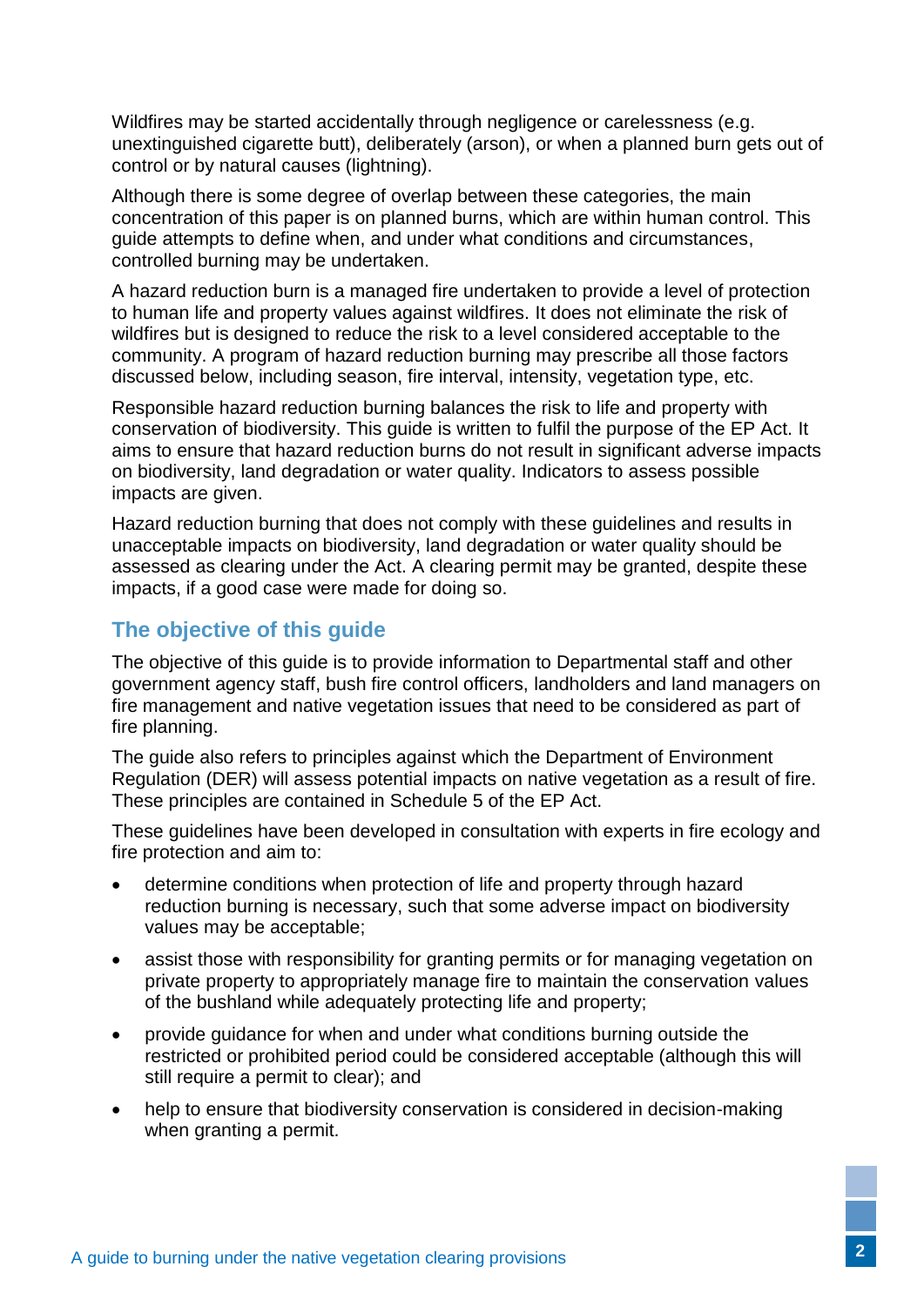# <span id="page-5-0"></span>**Legislative framework**

A number of agencies are involved in the management and regulation of fire for areas of native vegetation in Western Australia, and several Acts have relevance to this issue.

The *Bush Fires Act 1954* (BF Act) gives local governments the power to require bush fire prevention measures on land, including perimeter fire access tracks. Fire control officers can issue permits to landholders to undertake fire hazard reduction burning during the restricted fire period (generally from September to March in the south west but depending on local conditions).

The Department of Fire and Emergency Services (DFES) provides policy advice and standards to local government to provide for consistency of fire protection requirements applied to land development throughout Western Australia. It also conducts audits of local government authorities to test the extent, quality and consistency of their fire protection policy and performance.

DER regulates clearing of native vegetation under EP Act throughout Western Australia. Under the Act, s 51A:

#### *clearing* means—

- (a) the killing or destruction of; or
- (b) the removal of; or
- (c) the severing or ringbarking of trunks or stems of; or
- (d) the doing of any other substantial damage to,

some or all of the native vegetation in an area, and includes the draining or flooding of land, the burning of vegetation, the grazing of stock, or any other act or activity, that causes—

- (e) the killing or destruction of; or
- (f) the severing of trunks or stems of; or
- (g) any other substantial damage to,

some or all of the native vegetation in an area.

Where vegetation is to be burnt with the intention of clearing and the burning is not for an exempt purpose, a clearing permit under the EP Act is required. For further information, please visit [DER's website](http://www.der.wa.gov.au/) or phone +61 8 6467 5000.

A permit under the EP Act is not required if an exemption under Schedule 6 applies.

Schedule 6 provides for a number of exemptions relating to fire prevention and control. In general, any burning approved or required by the relevant authority such as the Minister for Fire and Emergency Services, DFES, Bush Fires Board or Local Government, or done by the Department of Parks and Wildlife (Parks and Wildlife) as part of its functions under the *Conservation and Land Management Act 1984* (CALM Act), does not require a clearing permit under the EP Act.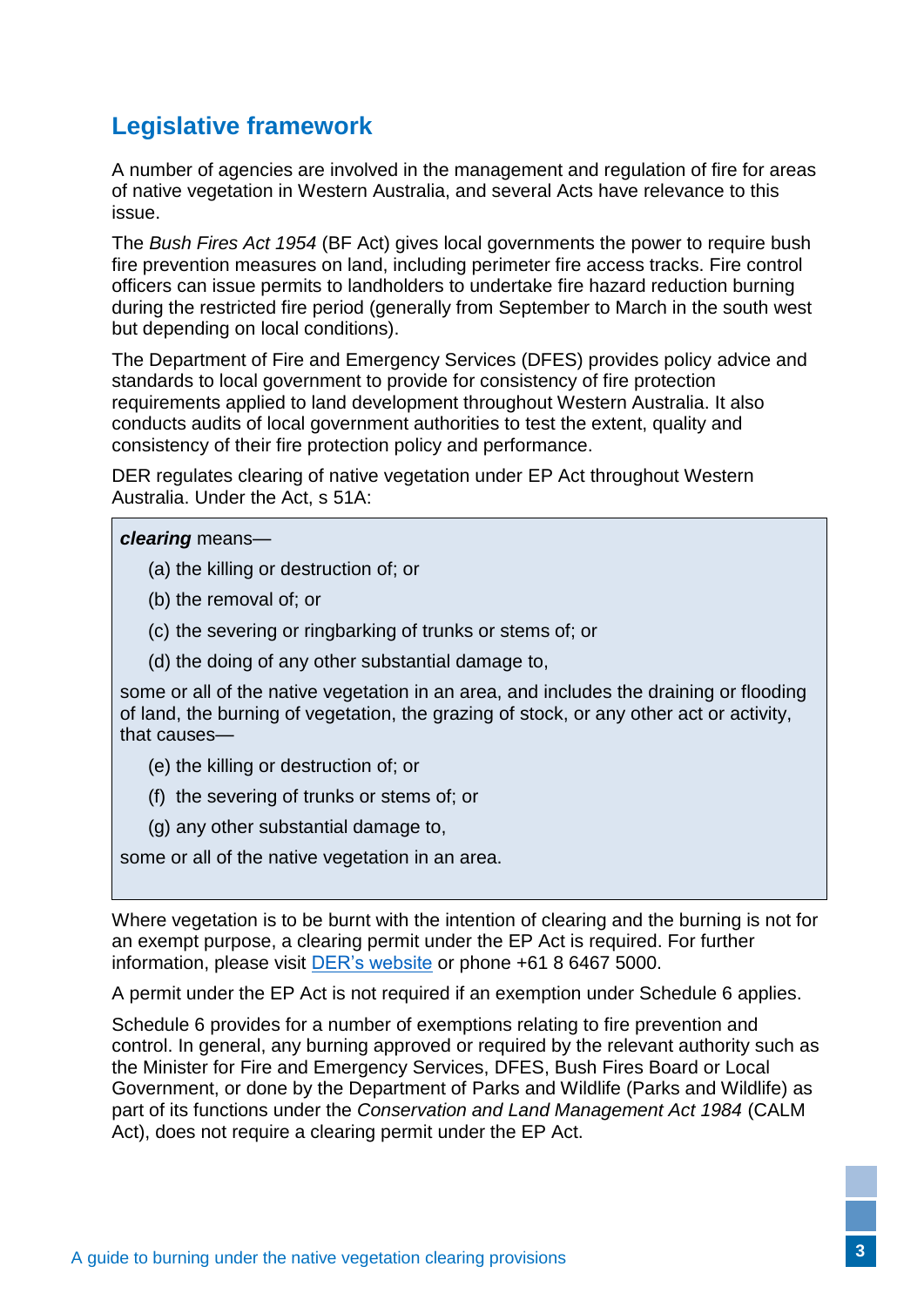### <span id="page-6-0"></span>**Restricted burning**

Bush can be burnt during a restricted time if a permit is obtained from a bush fire control officer.

#### <span id="page-6-1"></span>**Bush fire emergency**

If the Minister for Emergency Services declares a bush fire emergency, a person can burn (with the Minister's permission).

#### <span id="page-6-2"></span>**Burning during prohibited times**

A burning permit can be obtained from a bush fire control officer to burn bush on land to protect a dwelling, building, haystack or crop. A landowner may also burn bush on a road reserve adjoining his land with permission from a bush fire control officer.

#### <span id="page-6-3"></span>**Bush fire control officers**

A bush fire control officer may construct fire breaks or clear land to control or prevent the spread of a fire. Fire brigades can do the same activities to control a fire.

Burning carried out by Parks and Wildlife in the performance of its functions under section 33(1)(a) of the CALM Act is exempt. This would include burning done for fire hazard reduction, biodiversity conservation and fire prevention and control.

# <span id="page-6-4"></span>**Fire and the environment**

Much of Western Australian flora is adapted to fire but things like frequency, season, intensity, pattern, and post-fire environmental conditions are very important. Fire and its effect on the environment is complex and impacts may be greater as a result of many factors working together.

The following are some of the key factors to consider in assessing the effect of fire on the environment.

### <span id="page-6-5"></span>**Fire frequency**

In order to maintain the conservation values of a piece of bushland, fire should not occur more frequently than the time needed for all plants to reach adequate reproductive capacity. This is particularly important for obligate reseeders, which are usually killed by fire and depend on soil or canopy stored seed for replacement. There are some data regarding time between germination and reproductive maturity for some species (Muir, 1987), but there is always going to be the need for local knowledge of particular areas and vegetation communities.

In addition, this time interval does not necessarily equate with adequate reproductive capacity. Burrows et al. (1999) follow Gill and Nicholls (1989) in advocating a minimum fire period of twice the juvenile period of the slowest maturing species to allow sufficient time to allow seed banks to replenish. It is noted that soil seed bank longevity also varies between species, although there is anecdotal evidence of seed surviving in soil for 100 years.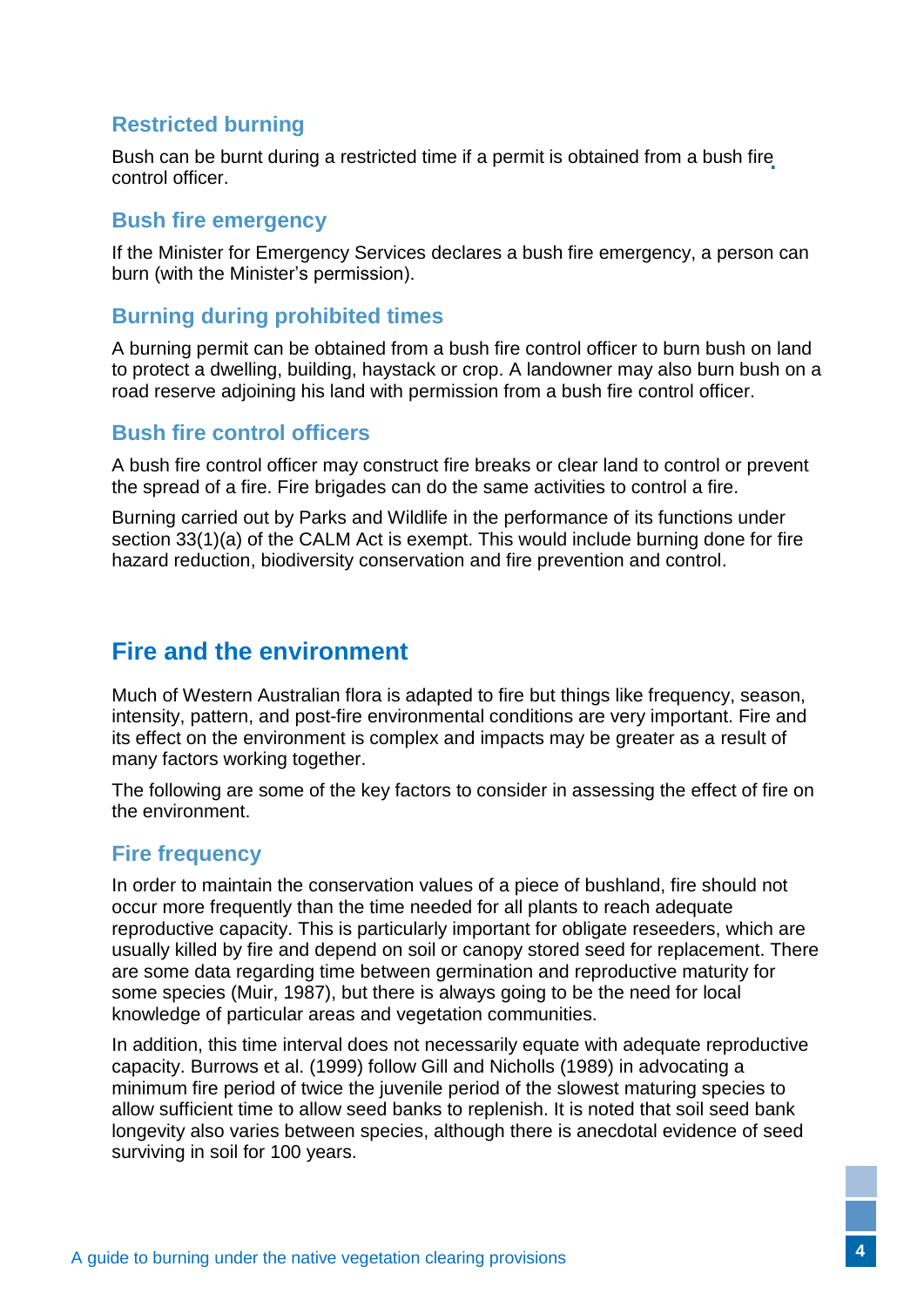Fire intervals need to be longer in drier areas or if there is a series of dry seasons as the time taken for plants to grow and set seed is generally much slower.

Too frequent fire has several deleterious effects:

- May result in reductions or localised extinctions of reseeder species unless the time interval between fires is sufficient for the species to build up an adequate seed bank.
- Resprouter species, which are not normally killed outright by fire, may be weakened and killed by frequent fires.
- Unless adequate unburnt areas are maintained, fauna species will reduce in numbers or become locally extinct as a result of frequent fires.
- Frequent fire removes senescent or dead vegetation, both standing trees and fallen logs, which have special values as habitat for fauna.
- Frequent fires favour the growth of grassy weeds, resulting in a higher fuel load in a shorter time period, and diminishing biodiversity values in the bushland.

#### <span id="page-7-0"></span>**Fire season**

Most arguments over when burns should take place consider two options (cool or hot burns). However, the impact of fire should also consider what environmental conditions have occurred prior to any planned burn. For example, prolonged drought will place many plants under stress. This may substantially reduce their ability to regenerate or recover from fire. Cool burns are most usually undertaken for hazard reduction purposes and are of low-to-moderate intensity. Hot fires are usually of high intensity and are most commonly used for regeneration for ecological purposes. The main characteristics of each are outlined below:

#### <span id="page-7-1"></span>**Cool burns**

- low to moderate intensity:
- does not consume all organic matter—some patches may be left and little or no canopy is burnt;
- will destroy that year's seed crop (many species are flowering at this time of year);
- stimulates surface seed germination;
- does not crack seed dormancy of buried seed;
- may kill young animals although adults may escape and later recolonise from unburnt patches to burnt areas;
- encourages the growth of already established perennial weed grasses;
- favours resprouting plants over reseeders (outcompete during summer);
- may weaken seedlings so they do not survive until the first autumn rains; and
- easier to control and less dangerous to fire crews.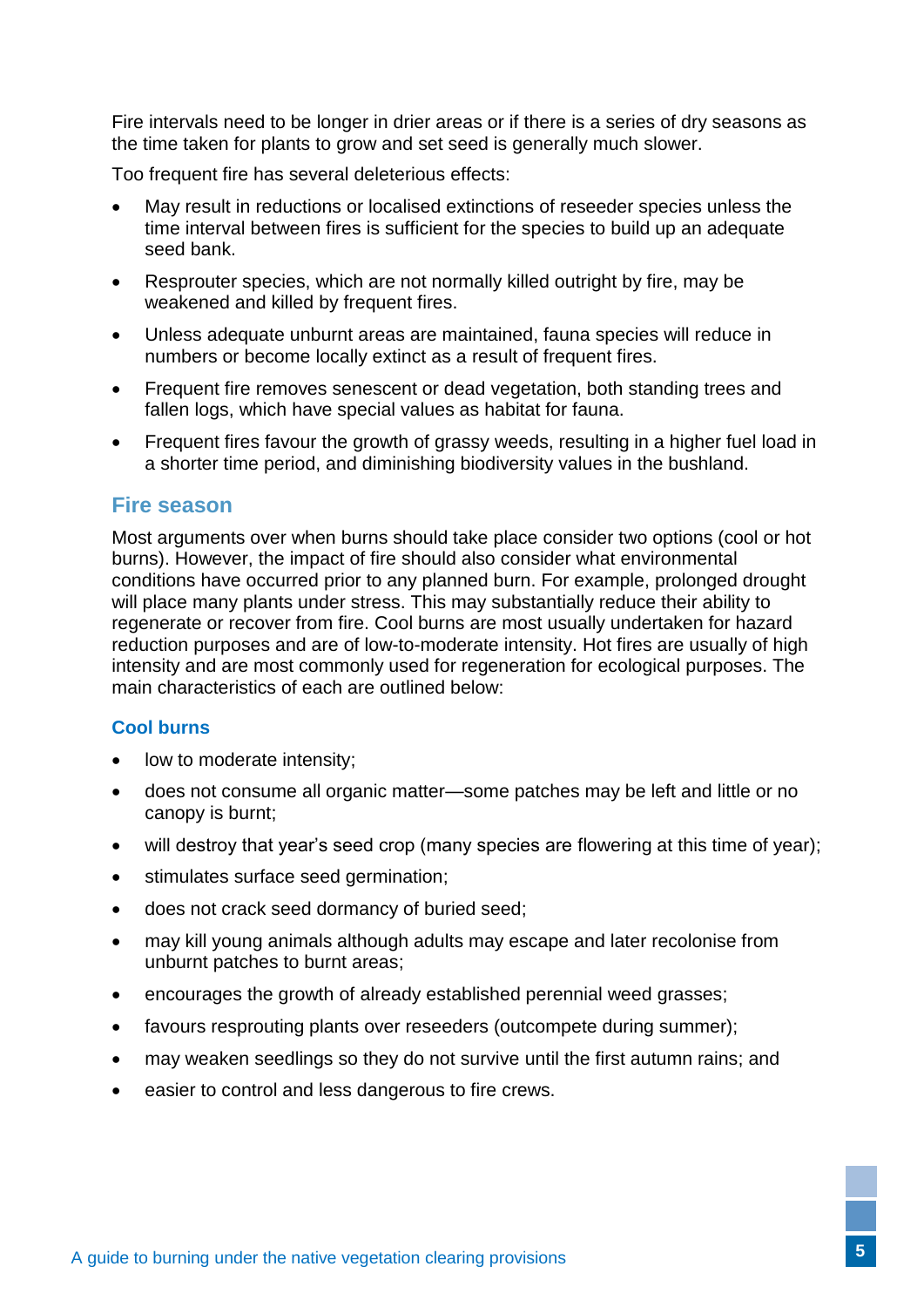#### <span id="page-8-0"></span>**Hot burns**

- usually hot, intense and occur over extensive areas—fires do not go out overnight;
- consumes most above ground material including the canopy;
- likely to burn down some mature trees;
- will break dormancy of some buried seed, and there is generally a higher seedling germination and survival rate for all seeders;
- may cause high mortality to native fauna and unless patches are deliberately left unburnt, will not allow for recolonisation (achieving patchiness may be more difficult);
- is more difficult to control, and potentially involves greater dangers to fire fighters, the community and property; and
- is generally considered more favourable where regeneration for conservation purposes is desired.

#### <span id="page-8-1"></span>**Fire intensity**

The intensity at which a fire burns will depend on many things including season, the air temperature and humidity, the amount and moisture content of the fuel and soil, topography, the wind strength and the time of day. Fires of different intensities favour the regeneration of different species, and low intensity fires are more readily managed to leave areas of vegetation unburnt to promote habitat diversity and sustain fauna populations. However, note that response to fires is very unpredictable, emphasising the need to leave some areas deliberately unburnt. A ground layer of weedy grasses increases the fire intensity regardless of burning season.

### <span id="page-8-2"></span>**Habitat heterogeneity**

Biodiversity is greatest where habitat heterogeneity (represented by a wide range of post-fire successional stages in the vegetation) is maximised. This highlights the need to have a variety of fire ages within areas of remnant vegetation, ranging from recently burnt to long unburnt.

Unburnt patches of bush are important refuges for fauna during a fire and provide essential food and shelter afterwards. They also provide a source of seed for recolonisation of burnt areas. The patchiness of a burn will affect the speed and degree of recolonisation following a burn. Isolated remnants are more vulnerable in the event of a burn, and retaining some unburnt vegetation is a vital issue for consideration within these areas.

Fire management plans should be designed to leave substantial areas unburnt following any controlled fire.

#### <span id="page-8-3"></span>**Post-fire conditions**

The impact of unpredictable events can be great. Heavy rain following a fire and before plants are re-established may result in severe erosion and topsoil loss. This can limit regeneration, cause land degradation and adversely affect waterbodies. Similarly, drought may impede regeneration and cause death amongst resprouters. Unforeseen insect plagues or heavy grazing by kangaroos following fire can also have